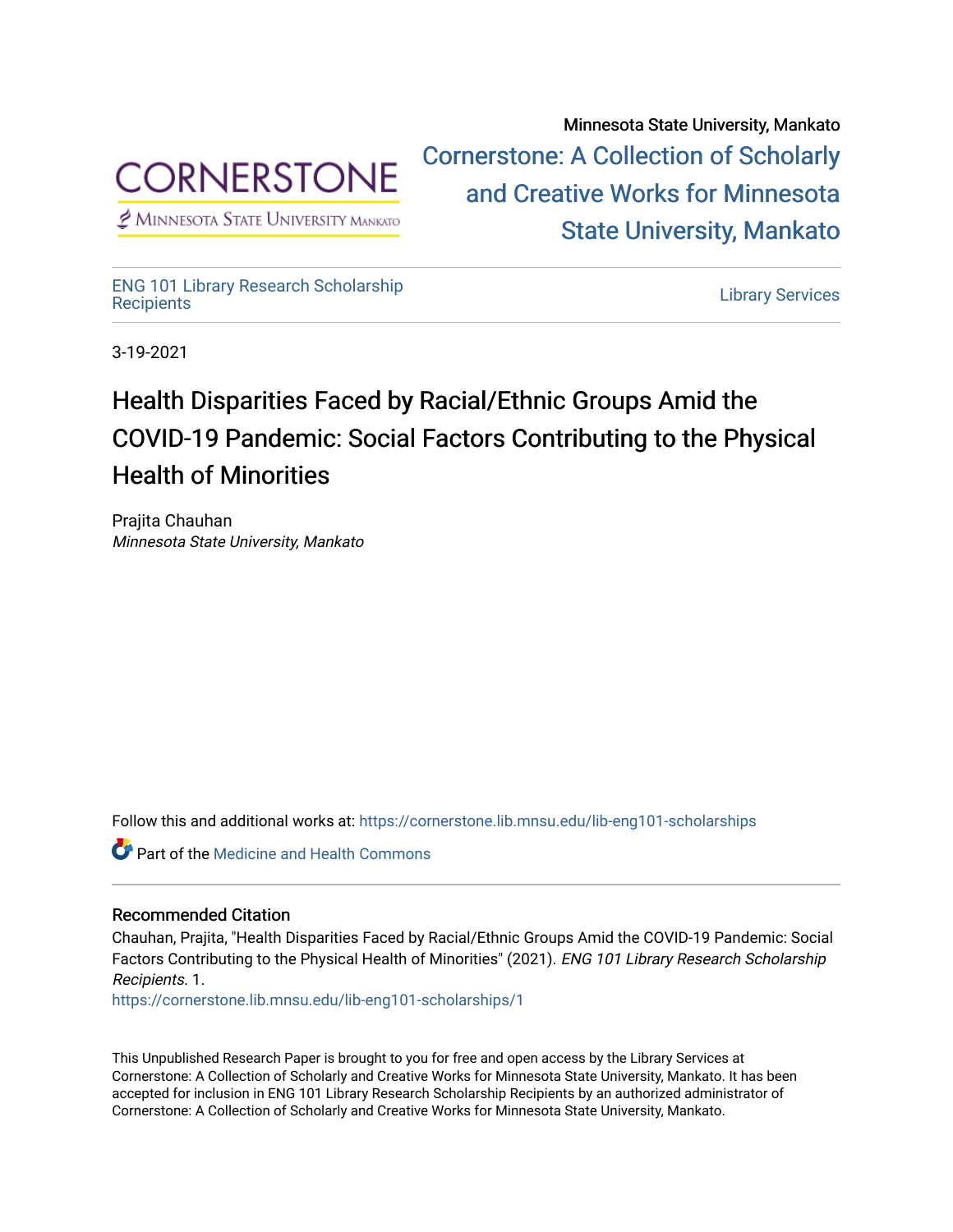# **Health Disparities faced by racial/ethnic groups amid the COVID-19 pandemic**

### **Social Factors contributing to the physical health of minorities**

Prajita Chauhan

Minnesota State University, Mankato, USA

Composition 101

Ms. Jessica Possin

19 March 2021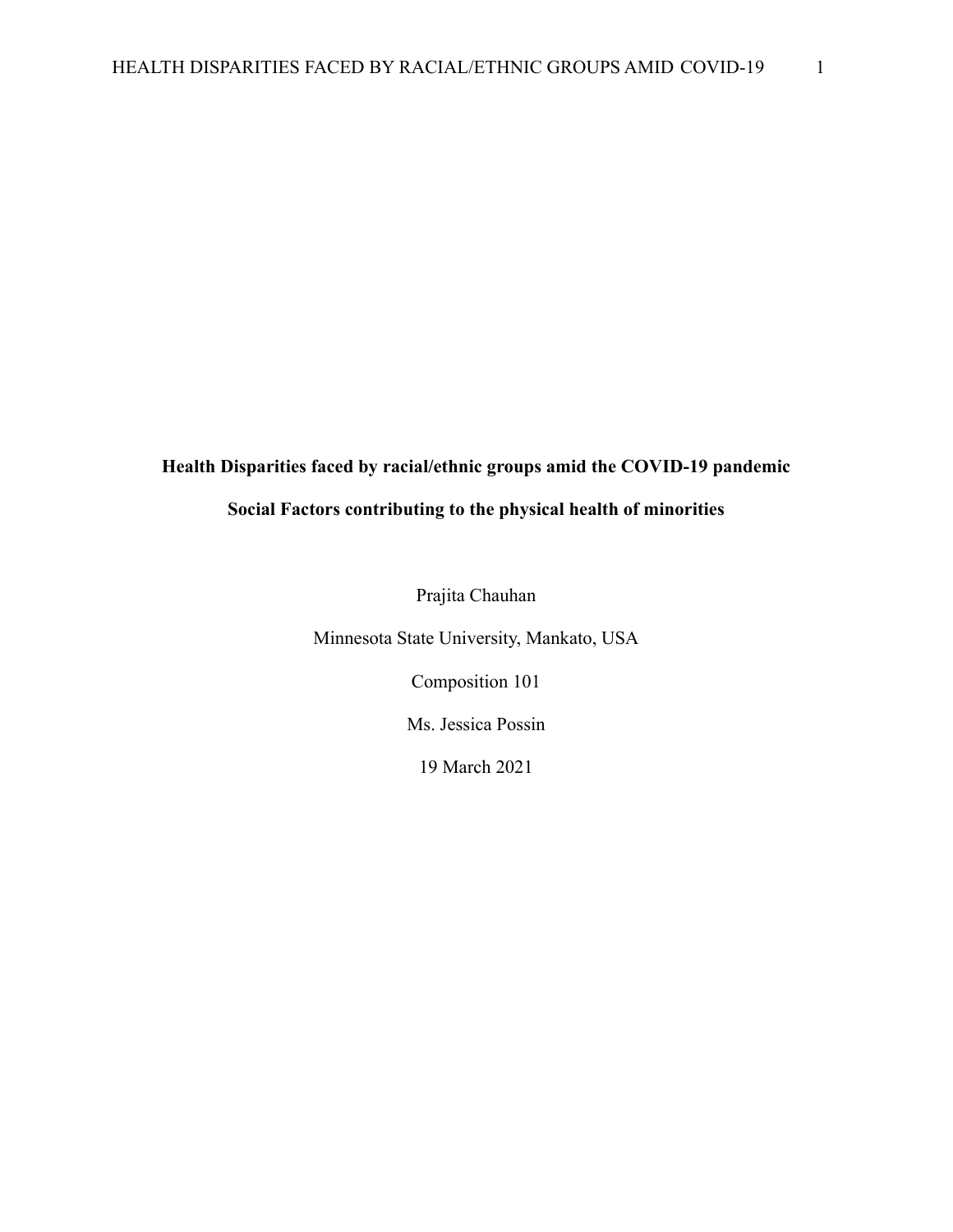Health Disparities faced by racial/ethnic groups amid COVID-19 pandemic **Introduction**

One of the deadliest pandemics, known as COVID-19, has been surging across the United States for approximately a year. The first known case of COVID-19, a respiratory disease caused by SARS-CoV2, in the U.S. was on February 26, 2020, and it has only grown exponentially since then. Along with the contagious transmission of the deadly virus, the United States also faced financial and social disruptions as citizens suffered from food insecurity, unemployment, mental health, inability to receive medications and treatment for the older population, technology issues for students residing in rural communities, and much more.

While the COVID-19 pandemic brought unprecedented damage worldwide, it specifically impacted the already disadvantaged racial/ ethnic groups. As of March 3, 2021, COVID-19 had claimed 513,122 deaths and 28,456,860 cases in the United States alone (CDC 2020a). During the early months of immersion of COVID-19, researchers and prior evidence predicted the disparities amongst the racial and ethnic groups to increase due to COVID-19. This prediction became evident as the US Centers For Disease Control (CDC) shared that people of color were hospitalized disproportionately with high infection rates from COVID-19 (CDC 2020b). A figure from Garcia et al. study evaluated a total number of ethnic and racial groups adults over 65 per 100,000 population (as recent as June 17, 2020) where blacks were three times, and Latinx were two times more likely to pass away than Whites (2020). Specifically, in New York, the Blacks and Hispanics were 6 and 4 times more fatality rates than Whites, respectively (Holtgrave et al. 2020). People of color with pre-existing conditions, especially the African American population, such as diabetes, obesity, heart diseases, sickle cell disease, and much more, are experiencing increased complications and mortality rates (Lee and Ahmed,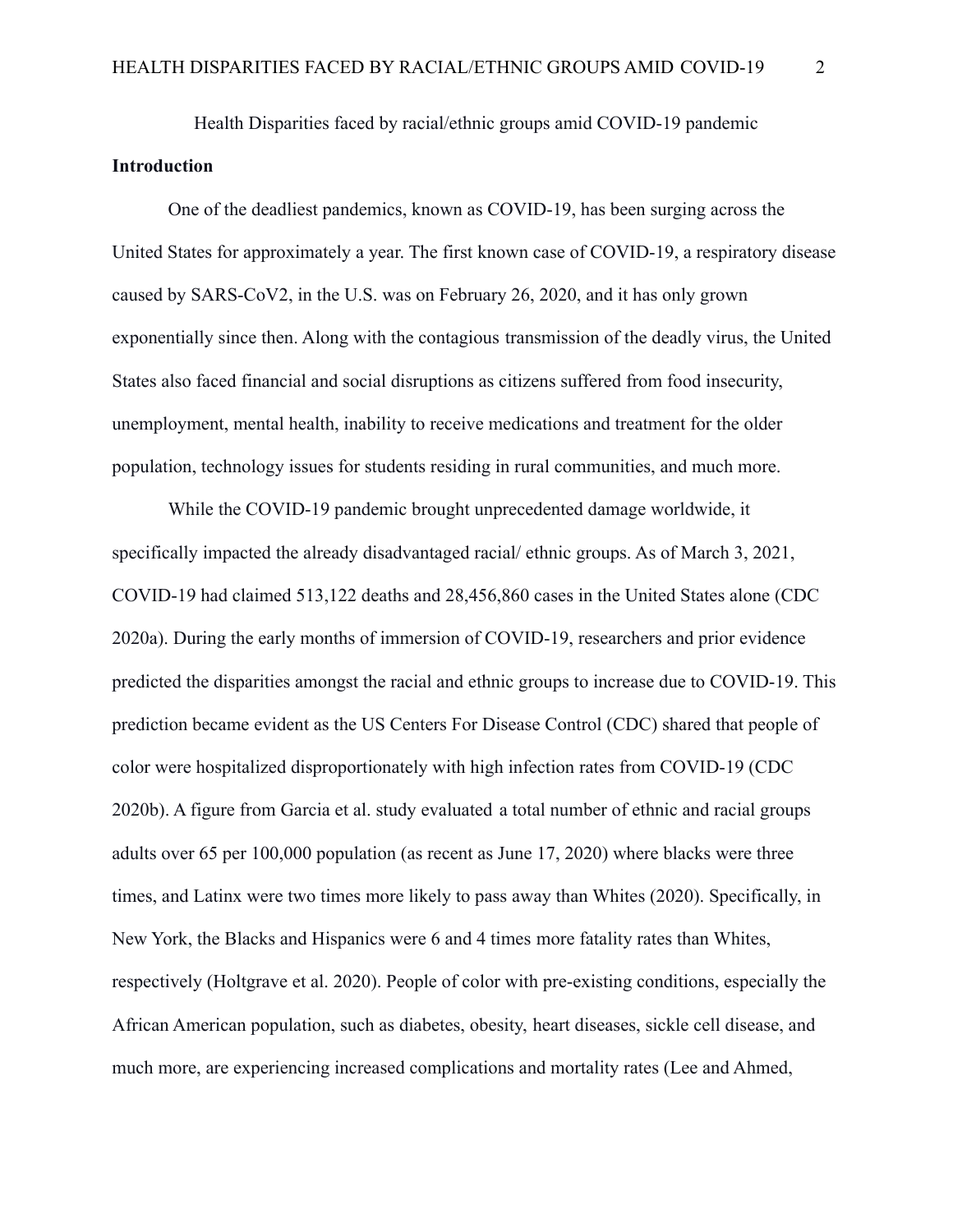2020). The main purpose of this literature review is to understand the social factors that impact the physical health of racial/ethnic groups in the United States. Studies investigating the health disparities among racial and ethnic groups show that these particular minority populations are disadvantaged in other aspects of life, such as social factors, which ultimately affect their ability to access and utilize healthcare in the United States.

#### **Social Factors impacting racial/ethnic groups during COVID-19**

#### *Criminal Justice System and its contribution to health disparities*

When looking at social factors that impact the health of several racial/ethnic groups, there are various elements to consider. Phelan and Link (2015) stated that "racial inequalities in health endure primarily because racism is a fundamental cause of racial differences in socioeconomic status, and in turn socioeconomic status is a fundamental cause of health inequalities" (pg. 311). People from the Black communities are more likely to be arrested, incarcerated, and be jailed for a longer time when compared to the White population (Crutchfield and Weeks 2015). This unequal treatment in the criminal justice system hinders their ability to work and support their families, damages social relationships with family and friends, causes difficulty in finding jobs in the future, and much more, which can play a toll on their overall health. Being the disadvantaged group in the criminal justice system also impacts their education, creates a criminal record that automatically eliminates hiring at many places, and hurts their ability to secure a good job in the future.

#### **Wealth gaps and their contribution to health disparities**

Individuals from racial/ethnic backgrounds represent a high portion of the essential workforce and work multiple low-paying jobs. Since their median household income is under the federal poverty line, this negatively affects their exercise routine and other factors contributing to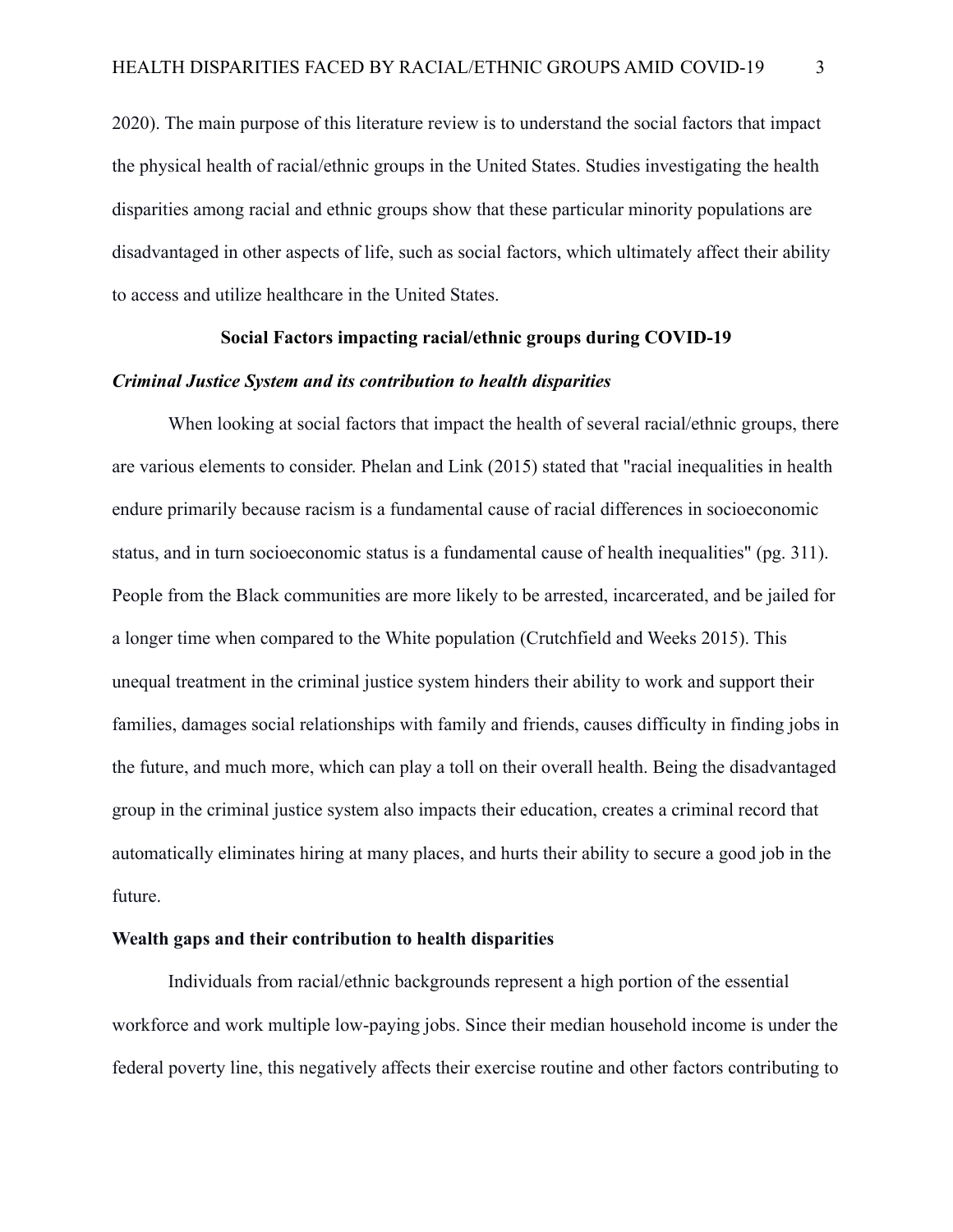healthy living (Lee and Ahmed 2020). Due to the broad representation of racial/ethnic groups in low-paying jobs, these populations are unlikely to be insured through their employers compared to a White population, who are usually provided with insurance through their jobs (Brown 2018). Inability to access healthcare already creates a health barrier for the racial/ethnic groups as they face challenges to access healthcare. The job segregation and the wealth gaps are interconnected, especially for racial/ethnic groups, as their low-paying jobs become a barrier in almost every aspect (i.e., insurance, house, food, etc.) of their lives. Brown (2016) shared that while the median midlife income for older White households was \$105K whereas, the median midlife income for Blacks and Latinx were less than 5K and 39K (pg. 29). Due to the median household income being lower than the federal poverty line and wealth gaps due to low-paying jobs, racial/ethnic groups are disproportionately impacted.

#### *Inability to align with COVID-19 guidelines and its contribution to health disparities*

Incarceration and wealth gaps may also be among the main contributing factors in observing racial/ethnic groups living within multigenerational families. These determinants result in individuals from racial/ethnic groups facing hardships abiding by the COVID-19 guidelines, such as social distancing. Yancy (2020) describes social distancing as a privilege only gained by individuals who have access to a safe home, the ability to work remotely without being laid off, income to support their livelihood, etc. Despite lower representation of Black and Latinx within nursing homes, the minority community members living in nursing homes or long-term facilities lack sanitation and quality (Howard et al. 2002). These discriminatory behaviors result in these populations facing a higher risk of being exposed and infected with COVID-19.

#### *Mishandled treatment/care and its contribution to health disparities*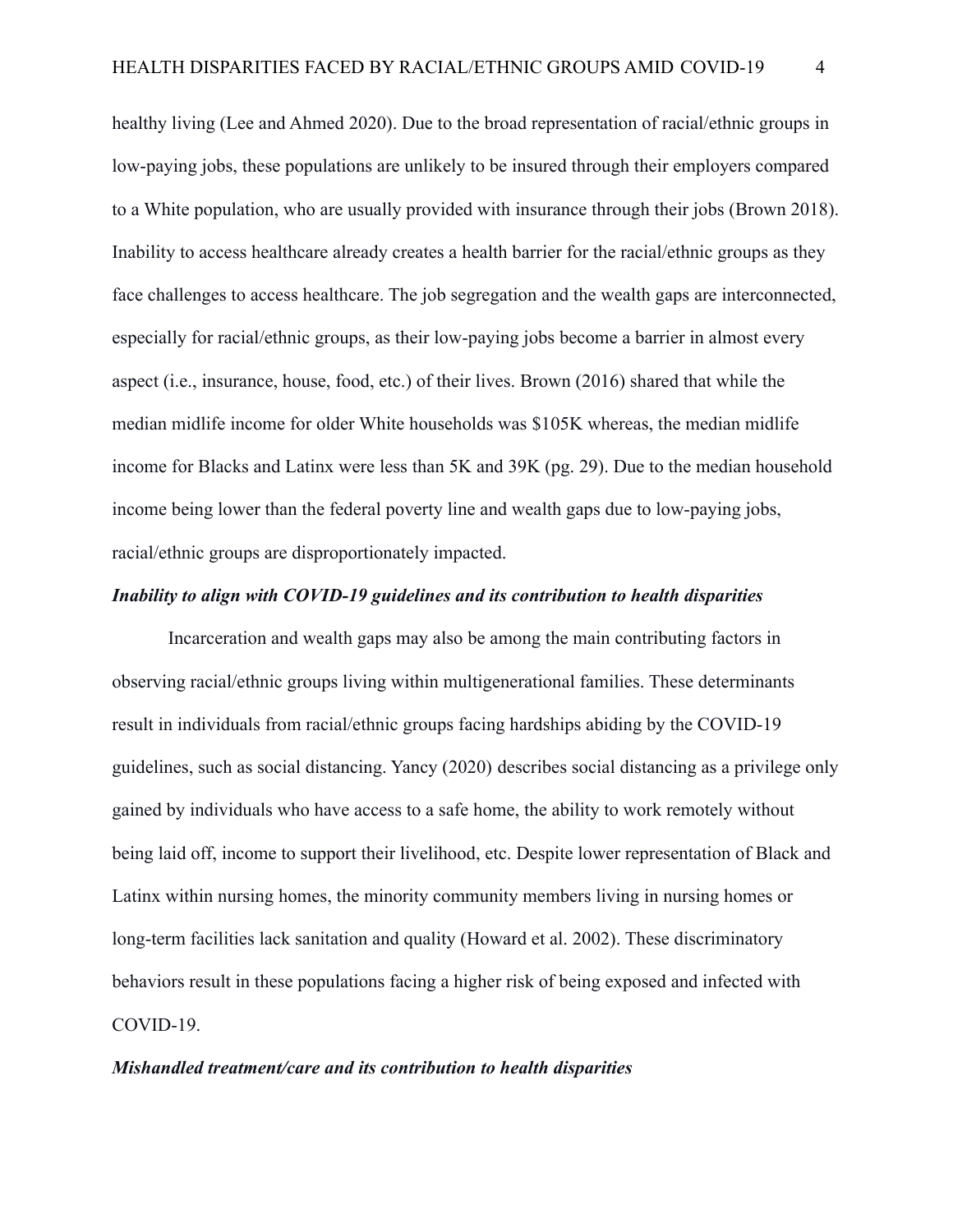Along with the inability to align with COVID-19 guidelines at homes, workplaces, or nursing homes for racial/ethnic groups, several minority groups face injustices with treatment. Research has also shown that minority groups are more likely to face longer wait times during doctor visits and be misdiagnosed and misunderstood by their healthcare providers as cultural, religious beliefs, racial stereotypes play a critical role in their treatment (Hoffman et al., 2016). Findings from Obermeyer et al. (2019) also stated that there was evidence that black patients would not be considered for advanced treatment despite showing similar symptoms as white patients. These misconceptions regarding racial/ethnic groups contribute to the misdiagnosis of people from racial/ethnic groups who are infected with COVID-19 and make them vulnerable. Misdiagnosis and other social factors that lead to minority groups being infected with COVID-19 become much more worrying when looking at the underlying conditions and health problems they face.

#### *Physical Health Factors impacting the health of racial/ethnic groups during COVID-19*

Social disparities in terms of criminal justice, occupation, wealth gap, healthcare, etc., have only worsened the increasing complications within diseases and pre-existing conditions in minorities. Findings from Garg et al. (2020) show that COVID-19 is more likely to cause older adults to be hospitalized; the majority of people hospitalized due to being infected by COVID-19 have one or more underlying conditions. According to Yancy 2020, this is evident within the racial/ethnic communities as "In Chicago, more than 50% of COVID-19 cases and 70% of the COVID-19 deaths involve black individuals, although blacks make up only 30% of the population" (pg. 1891). It is also well-known that Blacks and Latinx are more likely to die of COVID-19 than Whites due to the health disparities within pre-existing conditions such as obesity, diabetes, which are known factors to cause significant complications in one's health if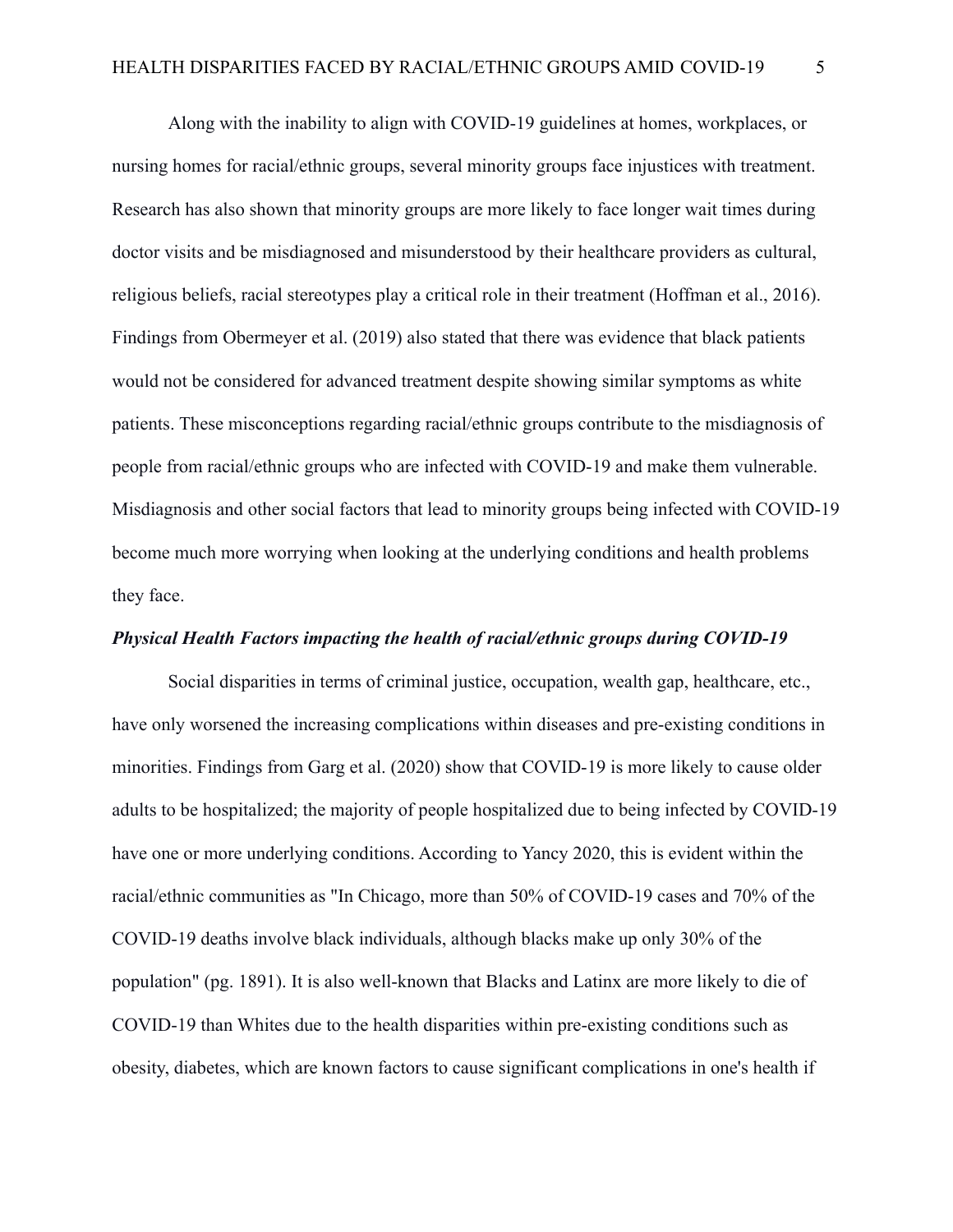infected with COVID-19 (Stringer 2020). Shockingly, a finding from Thorpe et al. (2017) found that "...the risk of being diagnosed with diabetes is 77% & higher for African Americans and 66% higher for Hispanics compared with White Americans (para. 3). This evidence clearly shows that racial/ethnic communities, who are already more likely to have pre-existing conditions, have impaired immune systems, making them susceptible to severe complications like death from COVID-19.

#### **Conclusion**

Prior evidence regarding health disparities within people of color predicted that the COVID-19 pandemic and its restrictions would disproportionately impact racial/ethnic groups. Racial/ethnic health disparities are a significant issue in the United States as these racial disparities show that there are no adequate financial and social resources for the people of color to access and utilize healthcare to lead healthy lives. Racial and ethnic minorities are disadvantaged in other aspects of life such as education, criminal justice, housing, access to healthcare, job opportunities, etc., which impacts their health directly. Individuals from racial/ethnic groups are more likely to live amongst multigenerational families in a crowded space, making it impossible to abide by COVID-19 guidelines if any member was exposed or infected. In terms of criminal justice, minorities are more likely to be incarcerated. This heavily influences their future as it may limit them to high-paying secure job opportunities where they are offered flexible yet safe work environments and the ability to work remotely. Studies also show that education ties with job opportunities since lower education levels lead to racial/ethnic individuals working unstable and low-paying jobs as "essential" workers. These individuals from racial/ethnic minorities, who are already disadvantaged, are the frontline workers who work for the proper functioning of the communities. Unfortunately, this only increases their chances of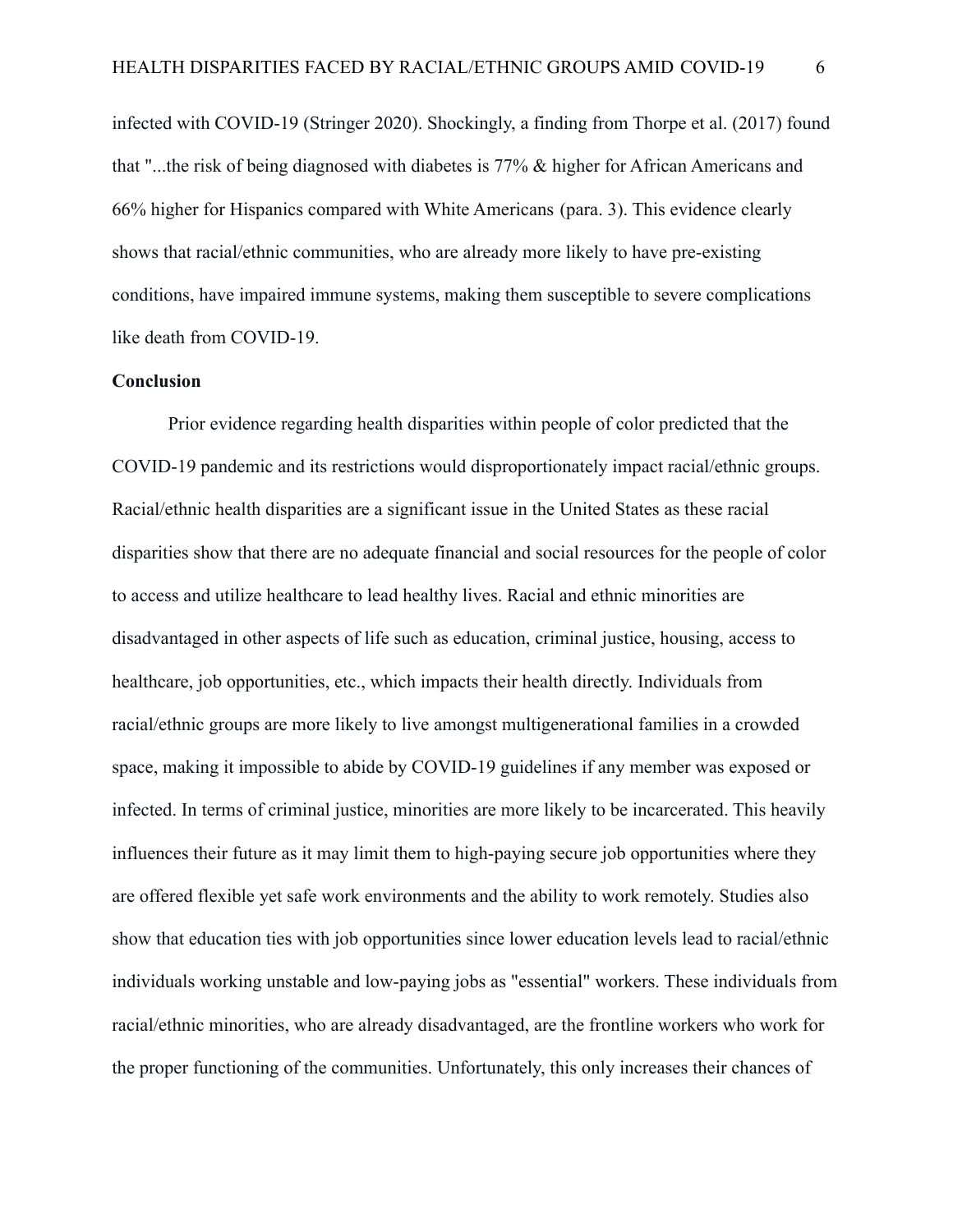being exposed or possibly getting COVID-19 and spreading it to their families. Due to the existing disparities for racial/ethnic groups within the various sectors of society, such as the workforce, education, healthcare, etc., racial-ethnic communities have been impacted disproportionately with COVID-19, which will cause a major setback for them in the long-term. According to the United Nations Department of Economic and Social Affairs, if proper measures are not implemented to address the societal setbacks caused by COVID-19, we will only witness an increase in discrimination, health inequity, and unemployment in the future (UN 2021). In conclusion, the COVID-19 pandemic highlighted the existing issues within the US that should be addressed for the sake of righteousness and justice of the racial/ethnic groups.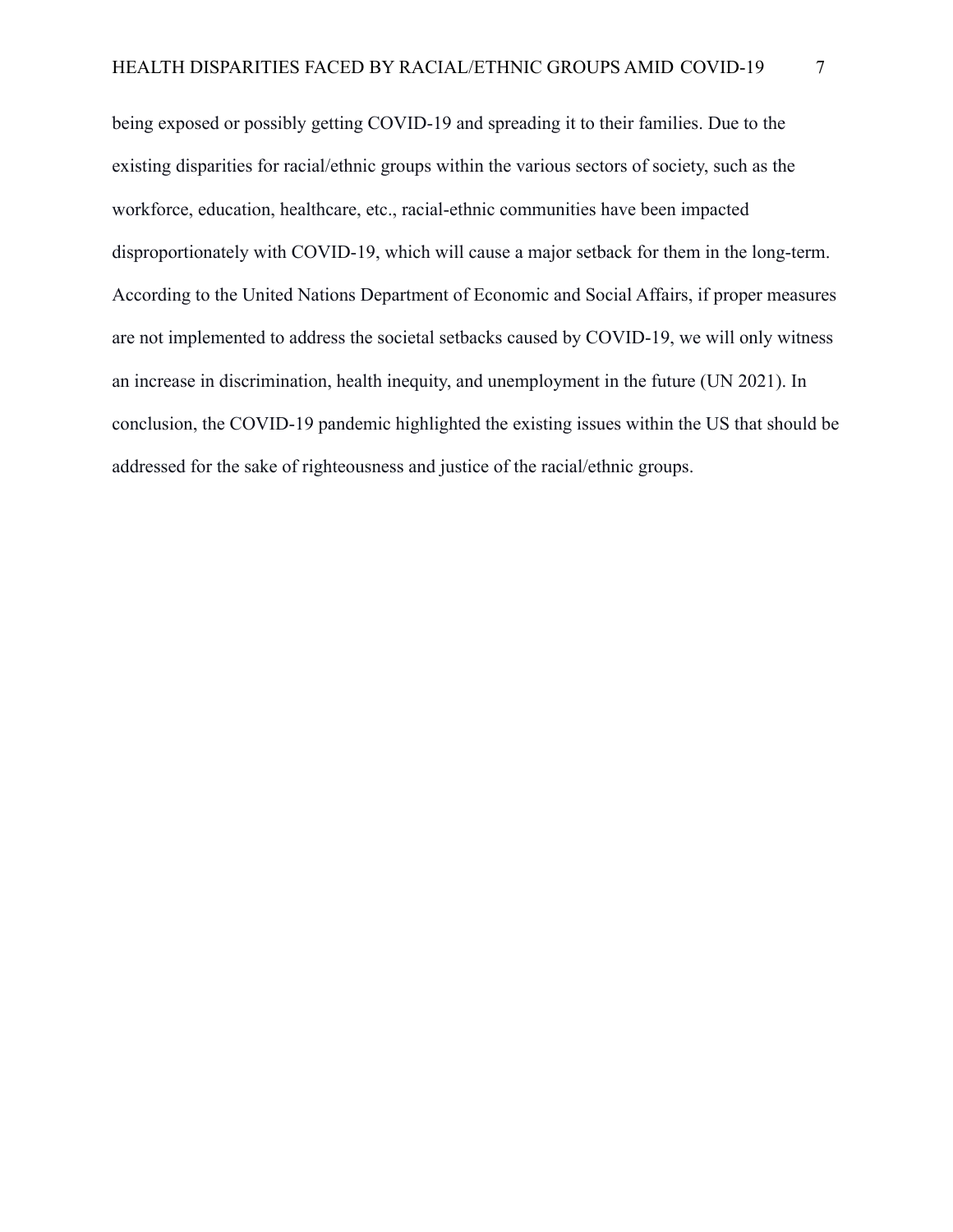#### References

- Brown, T. (2016). Diverging Fortunes: Racial/Ethnic Inequality in Wealth Trajectories in Middle and Late Life. *Race and Social Problems*, *8*(1), 29-41. <https://doi.org/10.1007/s12552-016-9160-2>
- Brown, T (2018). Racial Stratification, Immigration, and Health Inequality : A Life Course-Intersectional Approach*. Social Forces, 96*(4), 1507-1540. <https://doi.org/10.1093/sf/soy013>
- CDC. (2020a, March 28). *COVID Data Tracker. Centers for Disease Control and Prevention*. <https://covid.cdc.gov/covid-data-tracker/>
- CDC (2020b, February 11). Health Equity Considerations and Racial and Ethnic Minority Groups. *Centers for Disease Control and Prevention.* [https://www.cdc.gov/coronavirus/2019-ncov/community/health-equity/race-ethnicity.htm](https://www.cdc.gov/coronavirus/2019-ncov/community/health-equity/race-ethnicity.html) [l](https://www.cdc.gov/coronavirus/2019-ncov/community/health-equity/race-ethnicity.html)
- Crutchfield, R.D. & Weeks, G.A. (2015). The Effects of Mass Incarceration on Communities of Color. *Issues in Science and Technology, 32*(1), 46-51.
- Garcia, M.A., Homan, P.A., García, C., & Brown, T.H. (2020). The Color of COVID-19: Structural Racism and the Disproportionate Impact of the Pandemic on Older Black and Latinx Adults. *The Journals of Gerontology: Series B, 76*(3), e75-e80. <https://doi.org/10.1093/geronb/gbaa114>
- Garg, S., Kim, L. Whitaker, M., O'halloran, A., Cummings, C., Holstein R., Prill, M., Chai, S., Kirley, P., Alden, N., Kawasaki, B., Yousey-Hindes, K., Niccolai, L., Anderson E., Openo, K., Weigel, A., Monroe, M., Ryan, PO., Henderson, J.,... Fry, A. (2020,*March 1-30*). Hospitalization Rates and Characteristics of Patients Hospitalized with Laboratory-Confirmed Coronavirus Disease 2019-COVID-NET, 14 States. *Morbidity and Mortality Weekly Report (MMWR), 69*(15), 458-464. <https://doi.org/10.15585/mmwr.mm6915e3>
- Hoffman, K. M., Trawalter, S., Axt, J.R., & Oliver, N.M (2016). Racial bias in pain assessment and treatment recommendations, and false beliefs about biological differences between blacks and whites. *Proceeding of the National Academy of Sciences-PNAS*, *113*(16), 4296-4301. <https://doi.org/10.1073/pnas.1516047113>